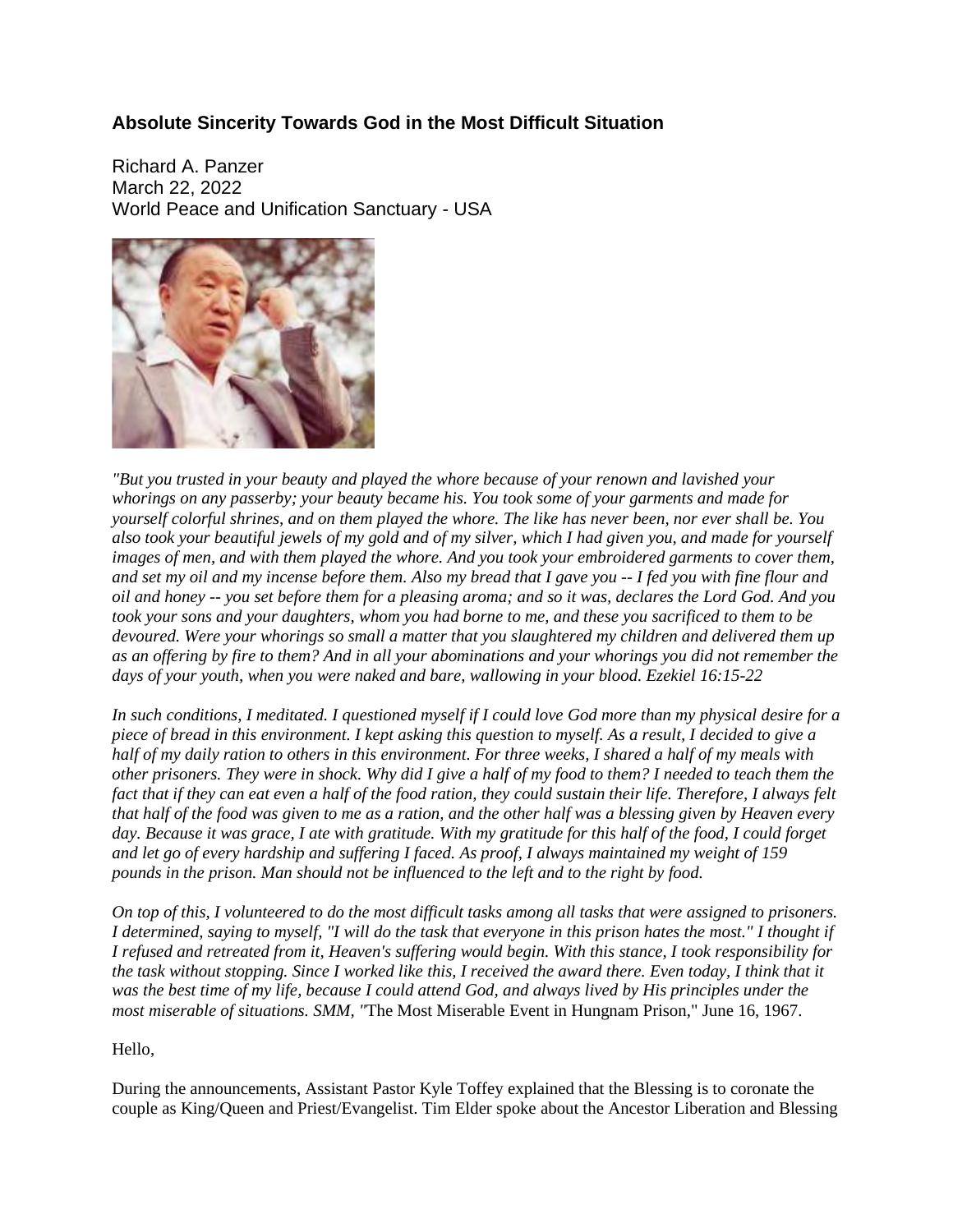that will take place on May 30, which is the 60th Day of True All Things and 68th Anniversary of HSA-UWC.



Bob Bierle, the publisher of the NE PA "Our Town" magazine, who is running for a seat in the Pennsylvania House of Representatives, spoke about his and his wife Dorothy's motivation for serving. We had an election stolen in 2020. Where were the Republican officials and representatives in standing up against this fraud?

In his broadcast from Tennessee, Hyung Jin Nim said that Bob Bierle has been a true patriot. He read a passage from Ezekiel 16 which describes how Israel had fallen into whoredom, sacrificing their children to false gods like in Babylon.

Then Hyung Jin Nim explained about the Babylonian culture of sending young girls to be temple prostitutes.

American culture has become similar in many ways. We should be investing in our children, but many see children as only burdens. Now we teach children they can choose to be boys or girls. Women swimmers have to compete with biological males who identify as female.

Elites love the Babylonian values. For instance in Maryland, a bill has been submitted to make it legal to kill a child up to 28 days AFTER birth.



## **Unification Sanctuary Service 3/20/2022**

It was True Father who anointed Hyung Jin Nim, not himself. Father knew that Hyung Jin Nim and Kook Jin Nim would stand up for him. A father who can stand up is required to protect his wife and children. That is a key reason True Father denounced feminism and directed that billions be spent to oppose Communism through *The Washington Times* and other newspapers, VOC education and conferences, etc.

For 6 months Hyung Jin Nim begged his mother not to change Father's words, and to honor her husband, instead of calling herself God.

Jesus taught us to take up our cross and follow him. It's hard some times. Not one female in the True Family stood up against Hak Ja Han's agenda. As men of integrity, he and Kook Jin Nim had to stand up.